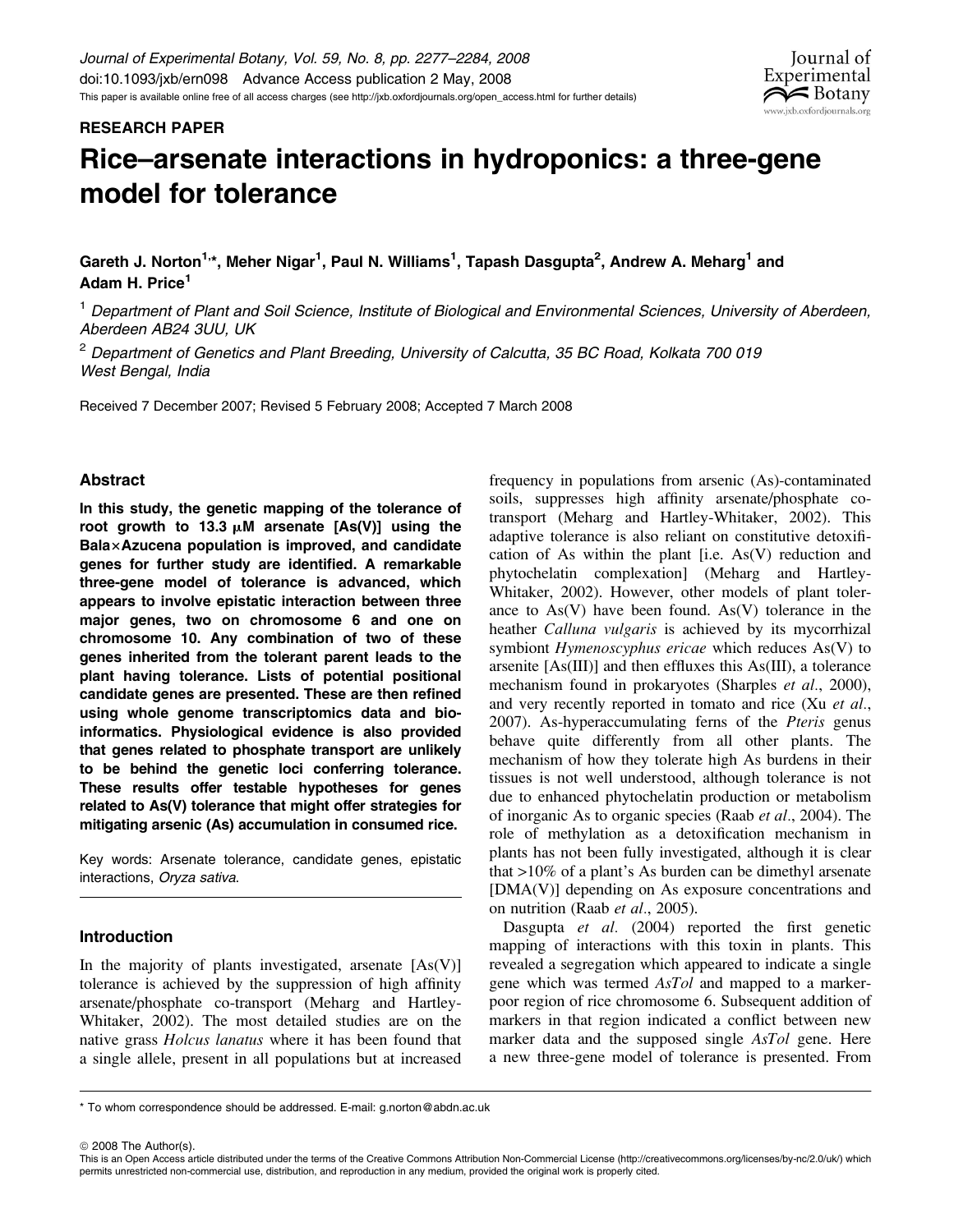#### 2278 Norton et al.

the position of these three major genes it was possible to produce a list of candidate genes, and, by integrating microarray analysis that has been reported in a companion paper (Norton et al., 2008), it was possible to narrow these lists down further. Also, physiological experiments are presented to examine the role of As(V) transport and phosphate as a mechanism of tolerance.

## Materials and methods

#### Arsenate tolerance in recombinant inbred population

The data used to map As(V) tolerance were previously described in Dasgupta et al. (2004). Briefly, seeds of 108 recombinant inbred lines of the Bala×Azucena population (fully described in Price *et al.*, 2000) were germinated for 3 d at 37  $^{\circ}$ C and then floated on alkathene beads within 100 ml beakers filled with either phosphate-free nutrient solution containing  $0.1 \text{ mM} \text{ Mg}^{2+}$  and  $SO_4^{2-}$ , 0.2 mM  $Ca^{2+}$  and K<sup>+</sup>, and 0.6 mM NO<sub>3</sub> (control), or the same nutrient solution supplemented with di-sodium hydrogen As(V) (treatment) at a concentration of 13.3  $\mu$ M. The seedlings were grown in controlled conditions at  $25^{\circ}$ C with 12 h day length (300 µmol m<sup>-2</sup> s<sup>-1</sup> PAR). After 1 week the maximum length of the main root of plants was measured. The tolerance index was calculated as the percentage of root length in As(V) compared with control. The population was divided into tolerant or sensitive genotypes (based on the observed segregation as described in Dasgupta et al., 2004) using a separation of 40% tolerance (i.e. sensitive  $\langle 40\%, \text{ tolerant } > 40\% \rangle$  to provide a qualitative score  $(0 =$  sensitive,  $1 =$  tolerant).

#### Improving the map and genetic analysis

Additional markers in specific regions were added to the map by PCR, either using microsatellite markers or designing primers to amplify across InDel polymorphisms revealed by Shen et al. (2004). Genetic mapping was conducted on both the quantitative percentage tolerance data and the qualitative tolerance score. The molecular map includes a total of 163 markers covering a total length of 1720 cM. Genetic loci were identified by composite interval mapping using the programme QTLCartographer version 1.15 (CJ Basten, BS Weir, and Z-B Zeng, Department of Statistics, North Carolina State University). Background markers for composite interval mapping were selected by 'forward stepwise regression with backward elimination' using the default threshold. The default window size of 10 cM was used.

#### Arsenate uptake kinetics

From seedlings of varieties of Azucena and Bala grown in the absence of As(V) as described above, roots were excised at the basal node. These were then incubated in aerated test solutions composed of 5.0 mM MES (pH 5.0) with different concentrations of As(V) for 20 min. The roots were then rinsed and incubated for 10 min in ice-cold phosphate solution containing 1 mM  $K_2HPO_4$ . Fresh weights of the roots were recorded. Root samples were placed into quartz glass digestion tubes, steeped in 2.5 ml of 70% nitric acid, and allowed to stand overnight at room temperature. The samples were digested at 120 $\degree$ C until clear and then evaporated to dryness at 140 °C. The residue was resuspended in  $1.2\%$  nitric acid to a weight of 10 g. Indium (100  $\mu$ l of 100  $\mu$ g l<sup>-1</sup>) was added as the internal standard. Total As concentration was determined using an ICP-MS 7500 (Agilent Technologies) (for full details, see Abedin et al., 2002).

#### Interactions between arsenate and phosphate

Parental rice varieties Azucena and Bala were tested for As(V) tolerance in nutrient solution containing As(V)  $(0, 13.3, \text{ or } 133 \mu M)$ as described above, but in a range of phosphate concentrations (0, 0.05, 0.5, and 5 mM), each adjusted to pH 5.5. Tolerance was calculated independently at each phosphate concentration since phosphate alone had a moderate but significant effect on root length. In addition, a phosphate loading experiment was performed in which Azucena and Bala plants were grown for a week in pots containing 1.0 l of nutrient solution with 0 mM and 0.3 mM phosphate as described above. Root lengths were measured before transferring the plants into fresh phosphate-free nutrient solution. Half of the new pots contained  $As(V)$  at 6.65 µM, so that for both genotypes tolerance could be tested on plants that had been loaded with phosphate and plants that had not. Tolerance was calculated on the basis of root growth in the second week.

## Compilation of gene list, assignment of probe sets, and array data

Gene lists were compiled using the Institute of Genomic Research [\(www.tigr.org\)](www.tigr.org) Pseudomolecules release 5. Transposons and retrotransposons were removed from the lists. Expression data were assigned to the genes and probe sets from the array data (series GSE4471) described in the companion paper (Norton et al., 2008).

## **Results**

#### Adding markers and re-mapping arsenate tolerance

The original data for this population indicated that  $As(V)$ tolerance within the 108 recombinant inbred lines (RILs) had a bimodal distribution, with ranges of 18–35% indicative of sensitive genotypes and ranges of 45–70% indicative of tolerant genotypes, with no genotypes in between (see Fig. 3 in Dasgupta et al., 2004). Thus, the discrete segregation looked like that of classic single gene inheritance. The original mapping using a tolerance score as a marker had placed a single As(V) tolerance locus on the top of chromosome 6 in a 29.4 cM region between markers RZ516 (genome sequence position 10.7 cM) and RG213 (at  $\sim$ 33.5 cM). The mapping software MapMaker 3.0 (Lander et al., 1987; Lincoln et al., 1992) indicated that there was a likelihood (log of odds, LOD) of 16 for the placement of the AsTol marker on chromosome 6, and it was  $10^5$  times more likely (LOD of 5) to be between RZ516 and RG213 than anywhere else on the chromosome. However, adding molecular markers to this region revealed a conflict between molecular marker data and the sensitive/tolerance score. Thus some plants that were tolerant nonetheless inherited marker PO499E08 (genome sequence position 13.8 cM) and  $RM253$  (at  $\sim$ 19.1 cM) from the sensitive parent Azucena. The results of quantitative trait loci (QTLs) analysis with the quantitative tolerance percentage with the new map (not presented) revealed three distinct LOD peaks at markers RZ516, RG213, and RG257; while using the tolerance score (0 or 1) the peaks were similarly located except that on chromosome 10 it was 2 cM below RG257. From this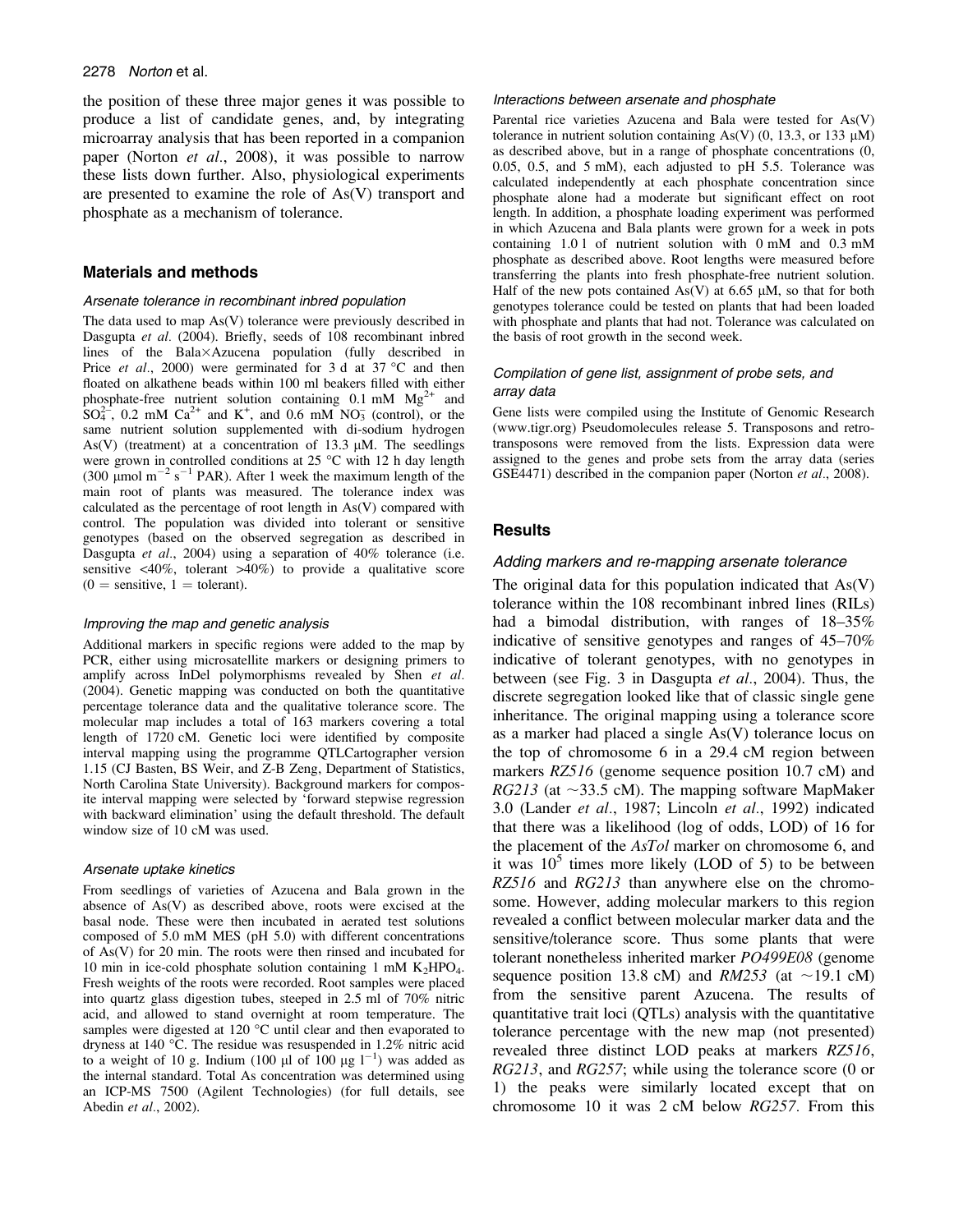analysis and examination of the genotypes of RILs, it is apparent that there are three genes involved, not one. Single marker analysis of variance of tolerance percentage or tolerance score, using the genotype at each of the three closest markers together (i.e. three-way ANOVA), revealed remarkably highly significant effects for each marker alone, and for the three together (Table 1), but not for any two-marker combinations. The tolerance of all but one RIL can be predicted by its marker genotype at each of these three markers (Table 2). The table indicates that of the eight marker classes, four are tolerant and four are susceptible, which explains the apparent single gene nature of the inheritance as reported previously. A plant must inherit only two of the three loci from Bala to be tolerant, but it can be any two. There is one individual in the 96 (for which all marker and tolerance data are available) in which the genotype does not match the phenotype. Thus RIL256 has the marker class ABB, but is sensitive to As(V). This has been verified in three separate

Table 1. The F statistic and probability obtained from threeway analysis of variance for the variables tolerance value or sensitive/tolerance (S/T) score, with factors the genotype (Azucena or Bala) at three identified markers

| Source              | % Tolerance |         | $S/T$ score |         |  |
|---------------------|-------------|---------|-------------|---------|--|
|                     | $F$ value   | P       | $F$ value   | P       |  |
| RZ516               | 134.8       | < 0.001 | 444.7       | < 0.001 |  |
| RG213               | 102.7       | < 0.001 | 376.4       | < 0.001 |  |
| RG257               | 113.2       | < 0.001 | 376.4       | < 0.001 |  |
| $RZ516\times RG213$ | 2.5         | 0.115   | 0.7         | 0.401   |  |
| $RZ516\times RG257$ | 0.1         | 0.773   | 0.7         | 0.401   |  |
| $RG213\times RG257$ | 2.4         | 0.126   | 0.7         | 0.401   |  |
| RZ516×RG213×RG257   | 109.4       | < 0.001 | 376.4       | < 0.001 |  |

Table 2. Arsenate tolerance of mapping population of Dasgupta et al. (2004) grouped into eight classes based on genotype at the marker nearest the three tolerance genes  $(A = Azucena, B = Bala)$ 

| Genotype at marker" |                       | $\boldsymbol{n}$   | Arsenate                     | Sensitive/<br>tolerance | Comment           |                |
|---------------------|-----------------------|--------------------|------------------------------|-------------------------|-------------------|----------------|
| RZ516<br>(6:10.7)   | RG213<br>$(6, -33.5)$ | RG257<br>(10;21.8) | tolerance<br>$(\%) (\pm SD)$ |                         | score<br>(0 or 1) |                |
| A                   | А                     | А                  | 11                           | $24.2 \pm 3.3$          | $0\pm 0$          | All sensitive  |
| А                   | А                     | В                  |                              | $10, 26.1 \pm 2.4$      | $0\pm 0$          | All sensitive  |
| А                   | B                     | A                  | 4                            | $23.7 \pm 4.1$          | $0\pm 0$          | All sensitive  |
| A                   | B                     | В                  | 12 <sub>1</sub>              | $49.3 \pm 8.2$          | $0.92 \pm 0.29$   | 11/12 tolerant |
| B                   | A                     | А                  |                              | $23.2 + 2.3$            | $0\pm 0$          | All sensitive  |
| B                   | A                     | В                  | 16                           | $53.7 \pm 6.0$          | $1\pm 0$          | All tolerant   |
| B                   | B                     | А                  |                              | $54.9 \pm 6.1$          | $1 \pm 0$         | All tolerant   |
| B                   | в                     | в                  | 19                           | $53.4 \pm 6.1$          | $1 \pm 0$         | All tolerant   |

<sup>a</sup> The numbers in parentheses are the marker chromosome and position in cM on the genome sequence. There is one plant whose marker genotype (ABB) indicates it should be tolerant but it is in fact sensitive, hence the variability in this marker class.

repeats of the tolerance test. This RIL does not appear to be recombinant between marker RG213 and its flanking markers but there is a recombination between RG257 and the next marker on chromosome 10, RM5689 (at 26.1 cM). This suggests that the gene  $AsToll0$  is just below RG257. To summarize, there are three tolerance genes, two on chromosome 6 and one on chromosome 10. These three loci for As(V) tolerance have been assigned the nomenclature AsTol6.1, AsTol6.2, and AsTol10. Inheritance of any two of these loci from the tolerant parent Bala confers tolerance.

These tolerance loci are not an artefact of root growth in general, since QTL analysis performed using the control root length measurements revealed no root growth QTLs on chromosome 6 and a single putative root growth QTL on chromosome 10. However, this was 20 cM below the major tolerance gene on chromosome 10.

# Genes within 2.5 cM of markers

The locations of these three tolerance genes can be given with a known degree of confidence based on the number of genotypes used to locate them. The position of AsTol6.1 can be assessed only in individuals which have both an Azucena and a Bala allele for the other two genes (i.e. marker classes AAB, ABA, BAB, and BBA), which is 41 genotypes (Table 2), which gives a theoretical accuracy of 100/41 or 2.4 cM. For AsTol6.2 (marker classes AAB, BAB, ABA, and BBA), the accuracy is 100/ 40 or 2.5 cM. For AsTol10 (marker classes ABA, BAA, BAB, and ABB), the accuracy is 100/39 or 2.6 cM. The location on the sequence map of rice is known for each of the three markers. RZ516 is on bacterial artificial chromosome (BAC) clone P0710H01 at 10.7 cM on chromosome 6, RG213 is on BAC P0516A04 at  $\sim$ 33.5 cM on chromosome 6, and RG257 is on BAC OJA1208D02 at  $\sim$ 21.8 cM on chromosome 10. Using the sequence information at TIGR, the annotated genes on each BAC can be listed within 2.5 cM of each marker. This size of 2.5 cM is justified and errs on the side of caution because the genetic distance in the Bala $\times$ Azucena map is larger than that of the RGP map that is used for physical to genetic sequence alignment [by 2.4-fold for AsTol6.1, by 1.25-fold for AsTol6.2, and by 2.5-fold for AsTol10 (based on genetic positions of flanking markers in both maps)]. For AsTol6.1, 17 BAC clones span the 5 cM region of the chromosome centred on this marker containing 284 potential candidate genes (see Supplementary Table S1 at  $JXB$  online), of which 172 have a known function or known functional domain, 63 are classified as 'expressed protein', and 48 are 'hypothetical proteins'. For AsTol6.2, 5 cM covers 10 BACs with 150 genes (see Supplementary Table S2 at *JXB* online), of which 107 have known function or functional domain, 12 are 'expressed proteins', and 31 are 'hypothetical proteins'. For AsTol10, 5 cM covers 27 BACs with 296 genes (see Supplementary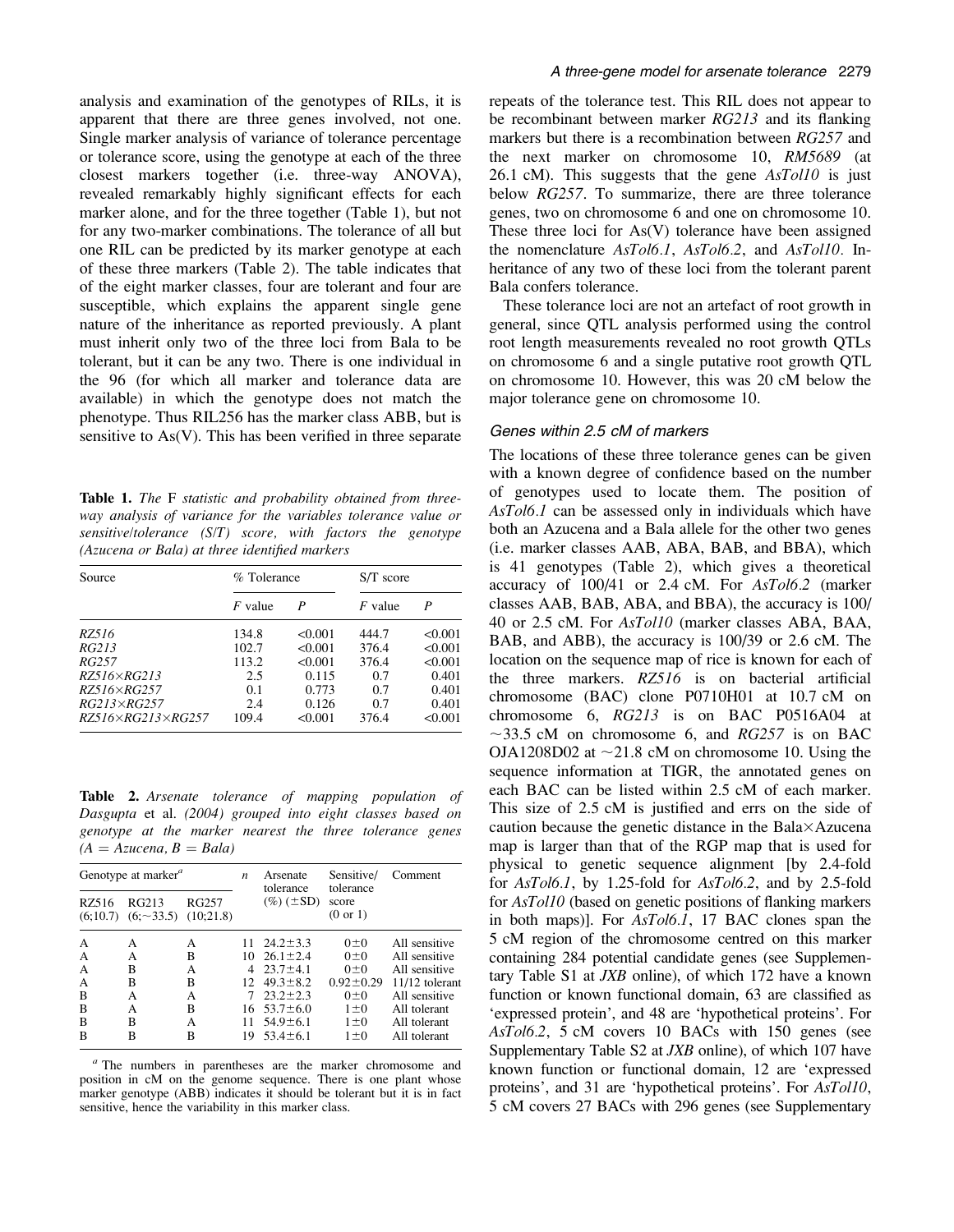Table S3 at *JXB* online), of which 120 have known function or functional domain, 34 are 'expressed proteins', and 142 are 'hypothetical proteins'. It must be noted, however, that there remains a gap in the sequence of chromosome 10 at 23.1 cM from BACs B1082A06 to OSJNBa0032N04 that is within the target region. Initially, given the nature of the three-gene interaction (any two from the tolerant parent gives tolerance), the same gene was looked for in each location based on annotation. Genes annotated as 'Phi-1 phosphate-induced protein, putative' and 'ATP-binding protein' are located in each list. A number of genes are present in two of the three lists. Genes annotated as 'F-box domain-containing protein' are present in the gene list AsTol6.1 with a single gene in the AsTol10 gene list, although the array data suggest that the gene in the AsTol10 gene list is not expressed. A gene annotated as a 'NBS-LRR disease resistance protein' is present in both the AsTol6.1 and AsTol10 candidate gene lists, although the expression data suggest that the gene on chromosome 10 is not expressed. A single gene annotated as a 'nucleic acidbinding protein' is present in both the gene lists on chromosome 6, and the array data suggest that both these genes are expressed.

In order to determine if any of the genes lacking annotation have any similarity across lists, a local protein database was created containing all the protein sequences of genes described as 'expressed protein' and 'hypothetical protein'. Each sequence was then BLASTed against the database to look for sequences with homology within the different lists. A total of 19 different matches with expected scores below 0.0001 was observed (Table 3). A number of genes that have homology to genes in one list also have homology to genes in the other list. Examples of these are Os10g23940 which has 35.6% homology to Os06g12000 and 37.7% homology to Os06g06330, and Os06g11150 which has 32.3% homology to Os06g06330 which shares 41% homology to Os10g23890. As well as these genes that show a degree of homology over the three gene lists, two clusters of genes annotated as 'expressed protein' and 'hypothetical protein' share homology on two different gene lists. One cluster is at the top of the gene list for AsTol6.1, where several genes annotated as 'expressed' are present on BACs P0679C08 and P0001H02. These show sequence homology to a second cluster of 'expressed' genes on chromosome 10, on clones OJA1208D02 and OSJNBa0091J06.

#### Expression of genes within the positional candidate list

Of the 284 positional candidate genes for AsTol6.1, 252 genes have one or more assigned probe sets. The number of genes expressed for each treatment–genotype combination in this candidate region ranged between 61% and 68%, with 15 genes being significantly up-regulated and 12 genes being down-regulated in Azucena in response to As(V), whereas in Bala eight genes were up-regulated and

Table 3. Percentage homology between genes annotated as 'expressed protein' and 'hypothetical protein' within the three candidate gene lists

| Gene 1<br>Gene 2 |            | Percentage<br>homology | Length <sup><math>a</math></sup> | Expected<br>value |  |
|------------------|------------|------------------------|----------------------------------|-------------------|--|
| Os06g04310       | Os10g22730 | 33.81                  | 139                              | 1.00E-17          |  |
| Os06g04330       | Os10g22740 | 27.51                  | 309                              | 4.00E-16          |  |
| Os06g04470       | Os10g22740 | 30.97                  | 113                              | 1.00E-10          |  |
| Os06g05140       | Os10g23830 | 39.71                  | 68                               | 5.00E-10          |  |
| Os06g04360       | Os10g22740 | 32.17                  | 115                              | 2.00E-09          |  |
| Os06g04260       | Os10g22740 | 33.05                  | 118                              | 2.00E-09          |  |
| Os06g04340       | Os10g22740 | 33.33                  | 84                               | 1.00E-06          |  |
| Os06g12000       | Os10g23940 | 35.62                  | 73                               | 1.00E-06          |  |
| Os10g23840       | Os06g10940 | 35.48                  | 93                               | 2.00E-06          |  |
| Os06g04350       | Os10g22740 | 27.83                  | 115                              | 4.00E-06          |  |
| Os06g04330       | Os10g22720 | 23.44                  | 192                              | 5.00E-06          |  |
| Os06g06330       | Os06g11150 | 32.29                  | 96                               | 1.00E-04          |  |
| Os06g04340       | Os10g22720 | 27.19                  | 114                              | 2.00E-04          |  |
| Os06g05970       | Os06g11980 | 29.17                  | 72                               | 2.00E-04          |  |
| Os06g04210       | Os10g24090 | 35.71                  | 70                               | 2.00E-04          |  |
| Os06g06330       | Os10g23940 | 37.74                  | 53                               | 2.00E-04          |  |
| Os10g24000       | Os06g11820 | 38.67                  | 75                               | 5.00E-04          |  |
| Os10g23890       | Os06g06330 | 41.03                  | 39                               | 5.00E-04          |  |
| Os06g06330       | Os10g24180 | 35.59                  | 59                               | 6.00E-04          |  |

 $a<sup>a</sup>$  Number of amino acids that the homology spans.

five down-regulated in response to As(V). A total of 31 genes were differentially expressed between Azucena and Bala under control conditions, while under As(V) treatment 35 genes were differentially expressed between the parental genotypes (see Supplementary Table S1 at JXB online).

For AsTol6.2, 131 of the 150 genes have a matching probe set(s) and between 47% and 56% of the genes were expressed. In Azucena, nine genes were up-regulated by As(V) and five were down-regulated, whereas in Bala five genes were up-regulated and two down-regulated. The number of genes differentially expressed between Azucena and Bala was one under control conditions and two after As(V) treatment, and in all cases the expression was higher in Bala (see Supplementary Table S2 at JXB online).

Of the 334 candidate genes for AsTol10, 78 do not have corresponding Affymetrix probe sets. Between 38% and 44% of those genes that do have probe sets were expressed in the four different treatment–genotype combinations. A total of seven genes were up-regulated and 11 down-regulated in Azucena. In Bala, two genes were upregulated and seven down-regulated. Eleven genes were differentially expressed between Azucena and Bala under control conditions, and 20 genes after As(V) treatment (see Supplementary Table S3 at JXB online).

# Arsenate uptake kinetics and interactions with phosphate

In order to gain a better appreciation of the type of gene that might confer resistance, the possibility was investigated that tolerance was conferred by altered arsenate/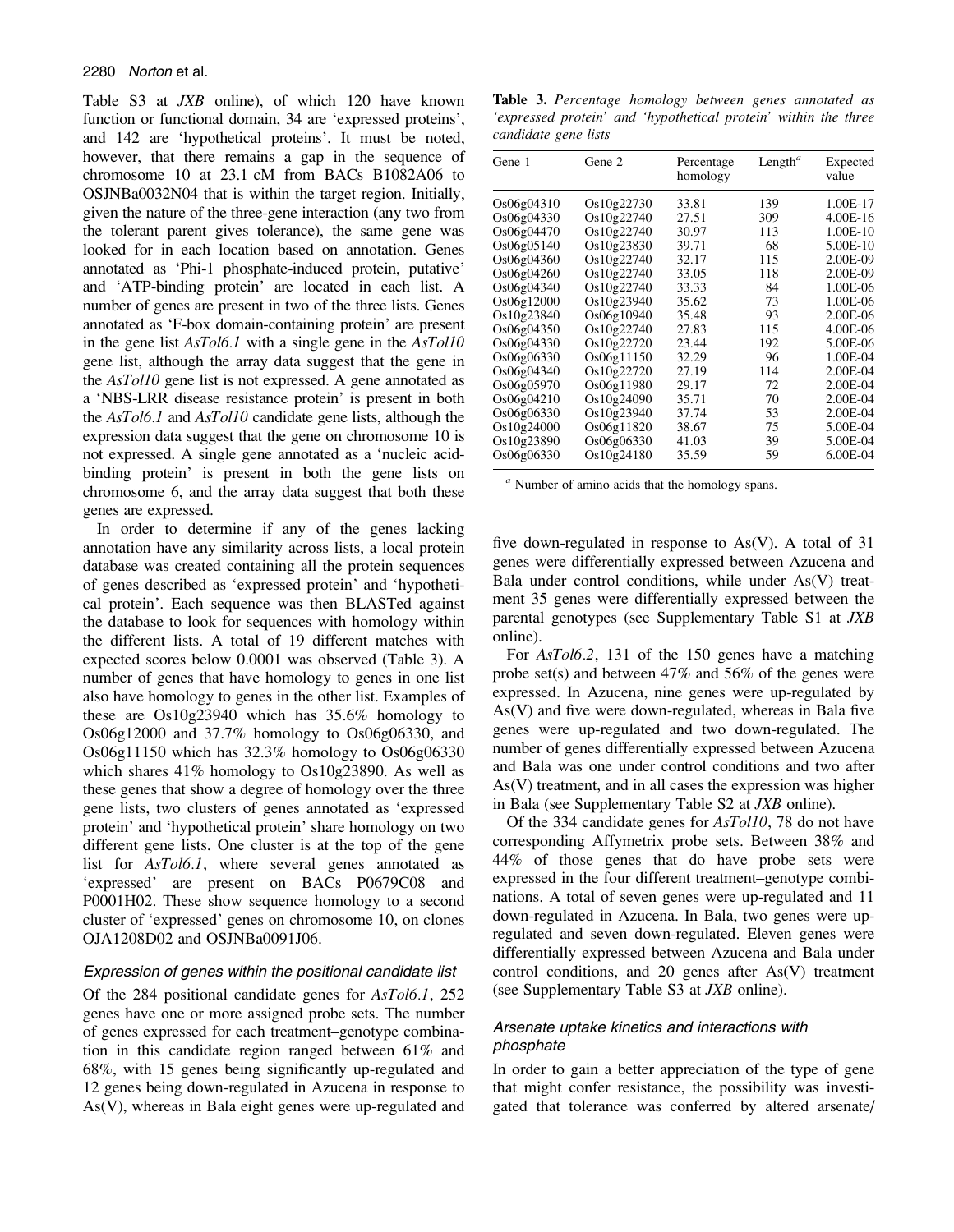phosphate transport as has been demonstrated for other grasses such as H. lanatus (Meharg and Macnair, 1992). As(V) uptake was saturated at  $\sim$ 20 µM As(V) in agreement with Abedin et al. (2002), but importantly there was no apparent difference between Bala and Azucena (Fig. 1). The results of conducting the tolerance test in a range of phosphate concentrations are shown in Fig. 2. It is clear that phosphate of 0.5 mM and 5 mM offered protection from As(V) inhibition of root growth, but there was a highly significant  $(P > 0.001)$  phosphate by genotype interaction indicating that 0.5 mM phosphate was much more effective in protecting Bala than Azucena. Crucially, the amount of phosphate that protects in the tolerance test is much higher than the As(V) concentration  $(500 \mu M$  versus 13.3  $\mu$ M), and much higher than the concentrations that protect other grasses such as wheat from arsenate-induced root growth inhibition which are in the  $10-50 \mu M$  range (unpublished data).

Testing tolerance after 1 week's growth with or without phosphate also revealed a highly significant effect of phosphate on As(V) tolerance, but not an interaction with genotype (Fig. 3). In other words, phosphate loading affords a degree of tolerance in rice, but does not remove the genetic difference in tolerance between Azucena and Bala.

## **Discussion**

The rice varieties Azucena and Bala have previously been shown to differ in their level of As(V) tolerance, with Azucena being more affected by As(V) across the range tested  $(3-130 \mu M)$  (Dasgupta et al., 2004). The data used here to determine the three-gene model were from



13.3 µM was used as it gave the clearest difference in As(V) tolerance between the two parents of the mapping population.

A three-gene model for arsenate tolerance 2281

The relevance of this tolerance test (despite its widespread use in studying the interaction between plants and As) has yet to be confirmed in the field situation, where there is a need to reduce As uptake and translocation to the grain. However, Dasgupta et al. (2004) indicated



Fig. 2. Arsenate tolerance of Azucena (filled bars) and Bala (open bars) at a range of phosphate concentrations in 13.3  $\mu$ M (upper) and 133  $\mu$ M (lower) arsenate. The error bar is the standard error.



Fig. 1. Arsenate uptake of root tips after 20 min in a range of arsenate solutions. Filled symbols and the solid line are Azucena, and open symbols and the dashed line are Bala. The bar is the standard error  $(n=3)$ .

Fig. 3. Tolerance to 6.65 µM arsenate of Azucena (filled bars) and Bala (open bars) which had previously been grown for a week in nutrient solution with or without 0.3 mM phosphate. The error bar is the standard error.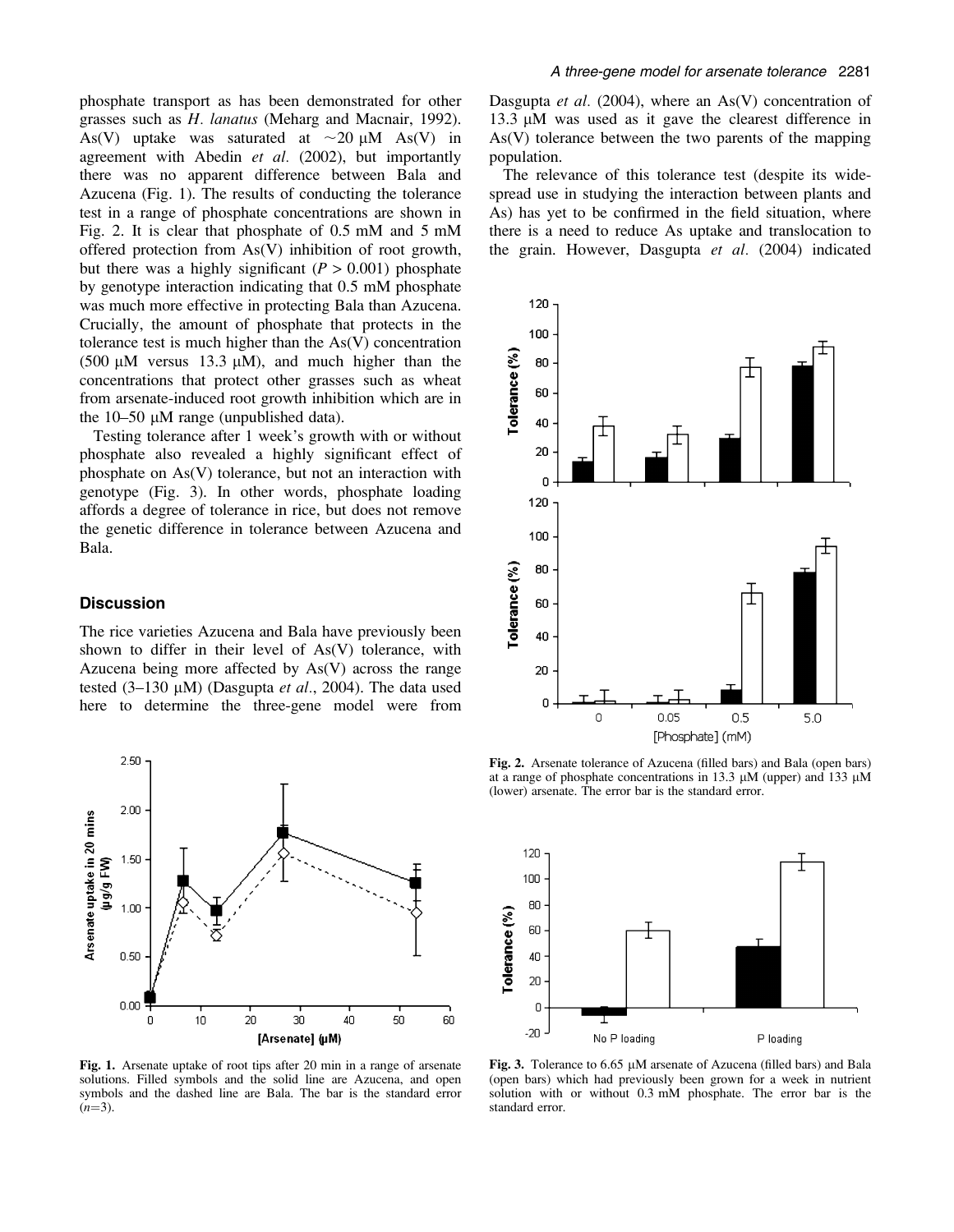a reasonable agreement between As(V) tolerance and resistance to the physiological disease 'straighthead' which is thought to be related to arsenic-containing compounds. It must also be acknowledged that insights into the molecular interactions between plants and As compounds may offer opportunities to alter natural processes such as As transport or metabolism as a strategy for reducing the impact of As contamination of paddy fields.

With the improvement of the Bala $\times$ Azucena genetic map, a three-gene model for As tolerance has been elucidated that reflects a highly unusual three-gene epistasis. All three alleles that confer As(V) tolerance are from the Bala parent. There is another possible explanation for this apparent epistatic interaction, which is the combined effect of three additive genes with a threshold response to gene dose. In this model, the three genes would have the same or equivalent products, and, if at least two of the tolerant parent alleles were present, the plant would have sufficient product to be tolerant. In this model, one might expect a different dose requirement with different As(V) challenges, so it would be interesting to test the dose response of different allelic combinations in the RILs to As(V).

Linking the genetic map to the sequenced rice genome, it has been possible to construct a candidate gene list for the three tolerance loci. Within the three candidate gene lists, one gene annotation, Phi-1, appears in all three lists. For AsTol6.1, the Phi-1 gene (Os06g04250) is expressed in both varieties and both treatments. For AsTol6.2, three genes are annotated as Phi-1 (Os06g11660, Os06g11680, and Os06g11700), but only Os06g11700 is expressed. One Phi-1 gene is annotated in the AsTol10 candidate gene list but has no corresponding Affymetrix probe set. The Phi-1 gene was identified as a phosphate-induced gene in tobacco BY-2 cells, localized in the cytoplasm, and possibly involved in phosphorylation (Sano et al., 1999). The Phi-1 genes are good candidate genes, but further validation will be needed. To validate these genes as candidate genes, sequencing and detailed expression analysis will be needed, to determine if there is any allelic variation between Bala and Azucena. The observation that an ATP-binding protein is present in all three lists is interesting since disruption of ATP metabolism is a recognized mechanism of As(V) toxicity (Meharg and Hartley-Whitaker 2002). However, the sequence similarity at the protein level between loci from the different lists is very low (<10%), and the 'ATP-binding protein' on chromosome 10 has very low levels of expression according to the transcriptomic data.

For a gene within the target region to be a good candidate for As tolerance it must be expressed (in at least one genotype, in at least one environment) and there must be a significant difference in either gene expression between the genotypes (most importantly under treatment) or functional allelic variation (i.e. in the protein sequence). As no evidence of sequence diversity among the candidate genes is presented, the focus is on genes that are differentially expressed (Table 4). For the AsTol6.1 candidate gene list, 21 genes have different levels of expression between Azucena and Bala. A total of 13 of these genes are annotated as 'expressed proteins'. The other eight genes have a diverse range in functions (Table 4), but two are noteworthy. The Phi-1 gene, already identified as a good candidate due to the presence of this gene in all three lists, has a greater level of expression in Azucena than Bala under As(V) treatment, further strengthening its candidacy. Another good candidate in this list is the S-adenosylmethionine-dependent methyltransferase/methyltransferase/thiopurine S-methyltransferase which has greater levels of expression in Bala compared with Azucena under As(V) treatment. In the mammalian pathway of As detoxification (the Challanger pathway), a key enzyme is an S-adenosylmethioninedependent methyltransferase that converts As(III) to monomethyl arsenate [MMA(V)] and converts monomethyl arsenite [MMA(III)] to DMA(V) (Aposhian et al., 2004; Thomas et al., 2004). Although the rice S-adenosylmethionine-dependent methyltransferase/methyltransferase/thiopurine S-methyltransferase does not show strong homology to the mammalian arsenate/monomethyl methyltransferase gene, it has conserved regions common to the mammalian genes. Candidate genes involved in As methylation are very interesting as they may offer strategies for reducing the toxicity of As, since organic forms of As are less toxic than inorganic ones (World Health Organization, 2001).

For the AsTol6.2 locus there are two genes that are differentially regulated between genotypes under As(V) treatment. These are an aminoacylase-1 and an aquaporin NIP4.1. Both have higher levels of expression in Bala. The aquaporin gene is of interest as this class of gene has been implicated in the transport of As(III) into roots (Meharg and Jardine, 2003).

Five genes have significant differences in gene expression under  $As(V)$  treatment in the candidate gene region on chromosome 10. Two have higher levels of gene expression in Bala (hypothetical protein and peptide transporter PTR2), and three have higher levels of expression in Azucena [glutathione S-transferase (GST), cellulase-containing protein, and protein CutA]. The protein CutA has been identified as a copperbinding protein in Arabidopsis (Burkhead et al., 2003). The role of GSTs during  $As(V)$  treatments seems to be significant as a large number of these genes are upregulated during As(V) exposure [see companion paper (Norton et al., 2008)], and identifying one within a target region may be of significance. It is also noteworthy to mention that a GST is also present in the chromosome 6.2 candidate gene list, and this gene is induced in both genotypes by As(V) treatment but does not show varying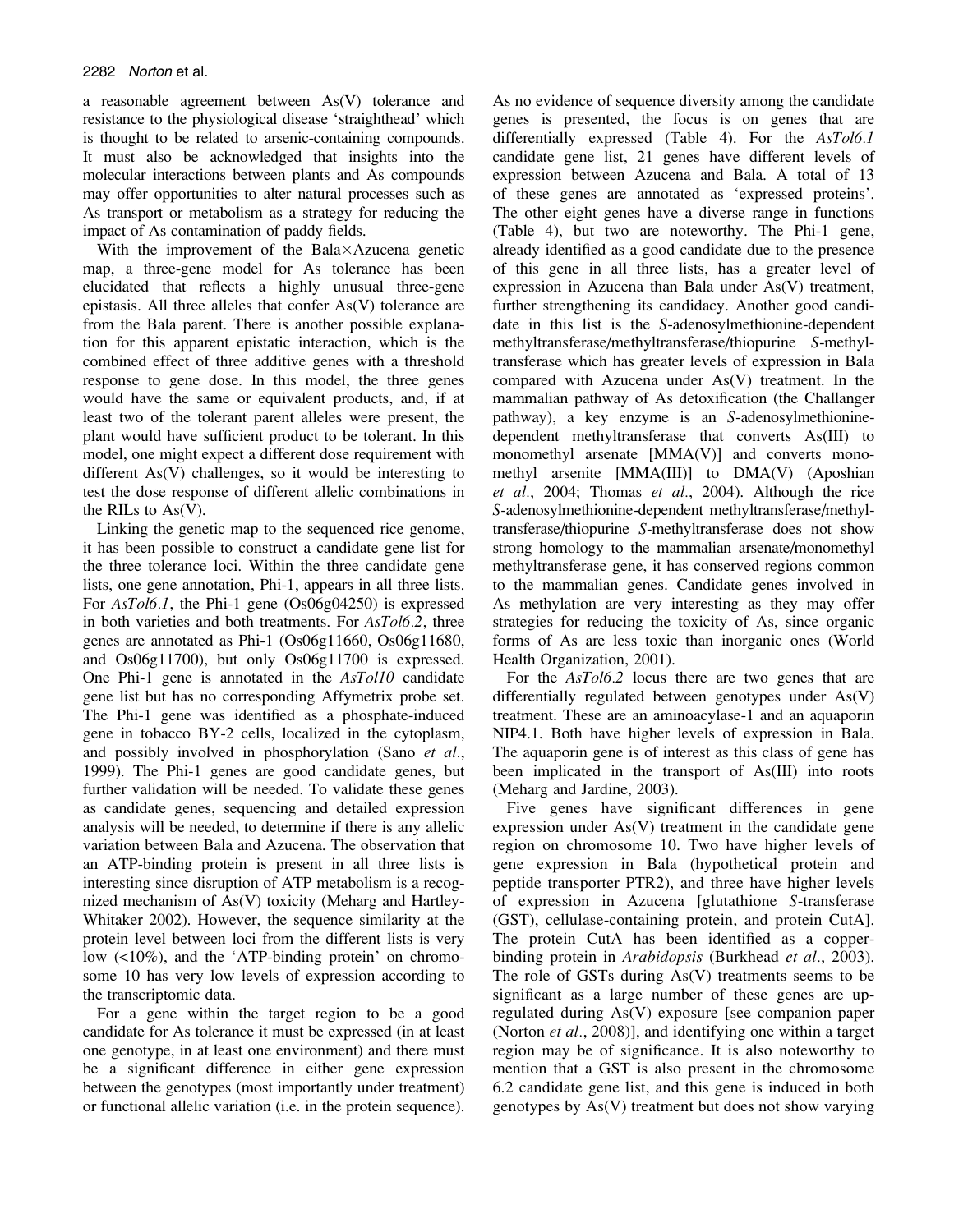|  |  |  |  |  |  | Table 4. Genes which show significant differential gene expression between genotypes during As(V) treatment |
|--|--|--|--|--|--|-------------------------------------------------------------------------------------------------------------|
|--|--|--|--|--|--|-------------------------------------------------------------------------------------------------------------|

| Gene                   | TIGR gene annotation                                                                                  | Affymetrix<br>probe set        | Azucena<br>signal <sup><math>a</math></sup> | Bala<br>signal <sup><math>a</math></sup> | Adjusted<br>$P$ -value $^b$ |
|------------------------|-------------------------------------------------------------------------------------------------------|--------------------------------|---------------------------------------------|------------------------------------------|-----------------------------|
| AsTol6.1               |                                                                                                       |                                |                                             |                                          |                             |
| Os06g04190             | Rad1-like protein                                                                                     | Os.51161.1.S1_at               | 27.3                                        | 12.5                                     | 2.68E-02                    |
| Os06g04250             | Phi-1-like phosphate-induced protein                                                                  | Os.49653.1.S1 at               | 98.9                                        | 52.8                                     | 1.89E-02                    |
| Os06g04330             | Expressed protein                                                                                     | Os.34404.1.S1 at               | 182.9                                       | 23.9                                     | 1.14E-04                    |
| Os06g04360             | Expressed protein                                                                                     | Os.51695.1.S1 at               | 51.6                                        | 6.3                                      | 1.29E-03                    |
| Os06g04380             | Aminomethyltransferase                                                                                | Os.6080.1.S1 at                | 259.0                                       | 68.6                                     | 3.07E-02                    |
| Os06g04470             | Expressed protein                                                                                     | Os.22672.1.S1 at               | 377.2                                       | 49.9                                     | 5.41E-05                    |
| Os06g04480             | Expressed protein                                                                                     | Os.56019.1.S1 at               | 23.2                                        | 13.0                                     | 2.27E-02                    |
| Os06g04680             | Expressed protein                                                                                     | Os.49667.1.S1 at               | 96.5                                        | 47.7                                     | 3.65E-02                    |
| Os06g04699             | Expressed protein                                                                                     | $Os.7474.1.S1$ at              | 71.9                                        | 4.8                                      | 4.66E-05                    |
| Os06g04840             | Leucine-rich repeat receptor protein<br>kinase EXS precursor                                          | Os.53844.1.S1_at               | 17.2                                        | 8.4                                      | 1.96E-02                    |
| Os06g04970             | Expressed protein                                                                                     | Os.17050.1.A1 at               | 67.9                                        | 276.1                                    | 2.39E-03                    |
| Os06g05410             | Expressed protein                                                                                     | Os.10862.1.S1 at               | 311.3                                       | 6.2                                      | 1.57E-03                    |
| Os06g05420             | Expressed protein                                                                                     | Os.50399.1.S1 at               | 286.7                                       | 1.6                                      | 6.72E-06                    |
| Os06g05430             | Expressed protein                                                                                     | Os.50383.1.S1 at               | 83.2                                        | 5.2                                      | 1.11E-07                    |
| Os06g05440             | Expressed protein                                                                                     | Os.10736.1.S1_at               | 138.2                                       | 4.8                                      | 4.47E-05                    |
| Os06g05510             | Expressed protein                                                                                     | Os.55293.1.S1_at               | 17.1                                        | 221.7                                    | 6.88E-04                    |
| Os06g05900             | Hexaprenyldihydroxybenzoate methyltransferase                                                         | Os.51932.1.S1 at               | 191.0                                       | 70.2                                     | 7.17E-03                    |
| Os06g05940             | Lipopolysaccharide-modifying protein                                                                  | Os.56370.1.S1 at               | 23.9                                        | 4.3                                      | 4.91E-02                    |
| Os06g06040             | S-Adenosylmethionine-dependent methyltransferase/<br>methyltransferase/thiopurine S-methyltransferase | $Os.21058.1.S1_s at$           | 240.6                                       | 435.2                                    | 3.47E-02                    |
| Os06g06210             | Expressed protein                                                                                     | Os.17072.1.S1 at               | 62.7                                        | 18.5                                     | 7.89E-03                    |
| Os06g06380<br>AsTol6.2 | Disease resistance protein RPM1                                                                       | Os.33898.1.S1 at               | 1.6                                         | 30.5                                     | 5.52E-05                    |
| Os06g10770             | Aminoacylase-1                                                                                        | Os.4905.4.S1_at                | 25.4                                        | 471.0                                    | 5.16E-04                    |
| Os06g12310<br>AsTol10  | Aquaporin NIP4.1                                                                                      | $Os.17147.1.S1 \times at$      | 256.0                                       | 652.9                                    | 3.49E-02                    |
| Os10g21970             | Hypothetical protein                                                                                  | Os.25164.1.A1_at               | 4.3                                         | 42.6                                     | 1.01E-03                    |
| Os10g22310             | Glutathione S-transferase                                                                             | Os.46885.1.S1_at               | 33.5                                        | 6.3                                      | 4.86E-02                    |
| Os10g22560             | Peptide transporter PTR2                                                                              | $Os.46546.1.S1$ <sub>_at</sub> | 17                                          | 89.2                                     | 3.15E-02                    |
| Os10g22570             | Cellulase-containing protein                                                                          | Os.26719.1.S1 at               | 116.8                                       | 17.5                                     | 9.77E-04                    |
| Os10g23204             | Protein CutA                                                                                          | Os.9220.1.S1_at                | 1277.7                                      | 561.5                                    | 1.81E-03                    |

<sup>a</sup> Values presented after normalization using the MAS5.0 software.<br><sup>b</sup> Adjusted P-value calculated from GCRMA normalized data, and corrected using a Benjamini and Hochberg correction.

levels of expression between the genotypes. It would be interesting to test gene expression of RILs with the eight different allelic combinations of the three As tolerance loci on arrays. These experiments would allow confirmation of the candidate genes and facillitate the identification of gene networks common to the different alleles.

Recently, four QTLs have been identified for As concentration in rice (Zhang et al., 2008). However, there were no QTLs for As concentration detected on chromosome 10, and the QTL detected on chromosome 6 for seed As concentration is not in the same location as either of the tolerance loci detected in this study.

The phosphate–arsenic interaction data clearly indicate that the phosphorus status affects the toxicity of  $As(V)$ , but suggest that this does not derive from competition with As(V) at the phosphate transporter, but rather reflects another mechanism of interaction between As and phosphorus. This is also supported by the array data which indicate that the phosphate transporter (OsPT2) is significantly down-regulated by  $As(V)$ , but to a similar degree in both varieties [see companion paper (Norton et al., 2008)]. It is interesting to note that As-resistant Chlamydomonas mutants have higher phosphate uptake than wild types (Kobayashi et al., 2005), an observation that clearly indicates there is much that is unknown about phosphate–arsenic interactions.

## **Conclusions**

In summary, the mapping of an  $As(V)$  tolerance gene was refined to reveal a remarkable three-gene epistatic interaction. Linking the genetic map to the sequenced rice genome, it was possible to construct a candidate gene list for the three tolerance loci.

Evidence is provided that genes related to phosphate transport are not likely to be behind the genetic loci conferring tolerance in Bala, since Bala is more tolerant in a range of environments with a wide range of phosphate availabilities. These results will be used to characterize candidate genes for As(V) tolerance further in rice. Some candidates offer possibilities of allowing modification of As metabolism in rice, such that its toxicity is reduced.